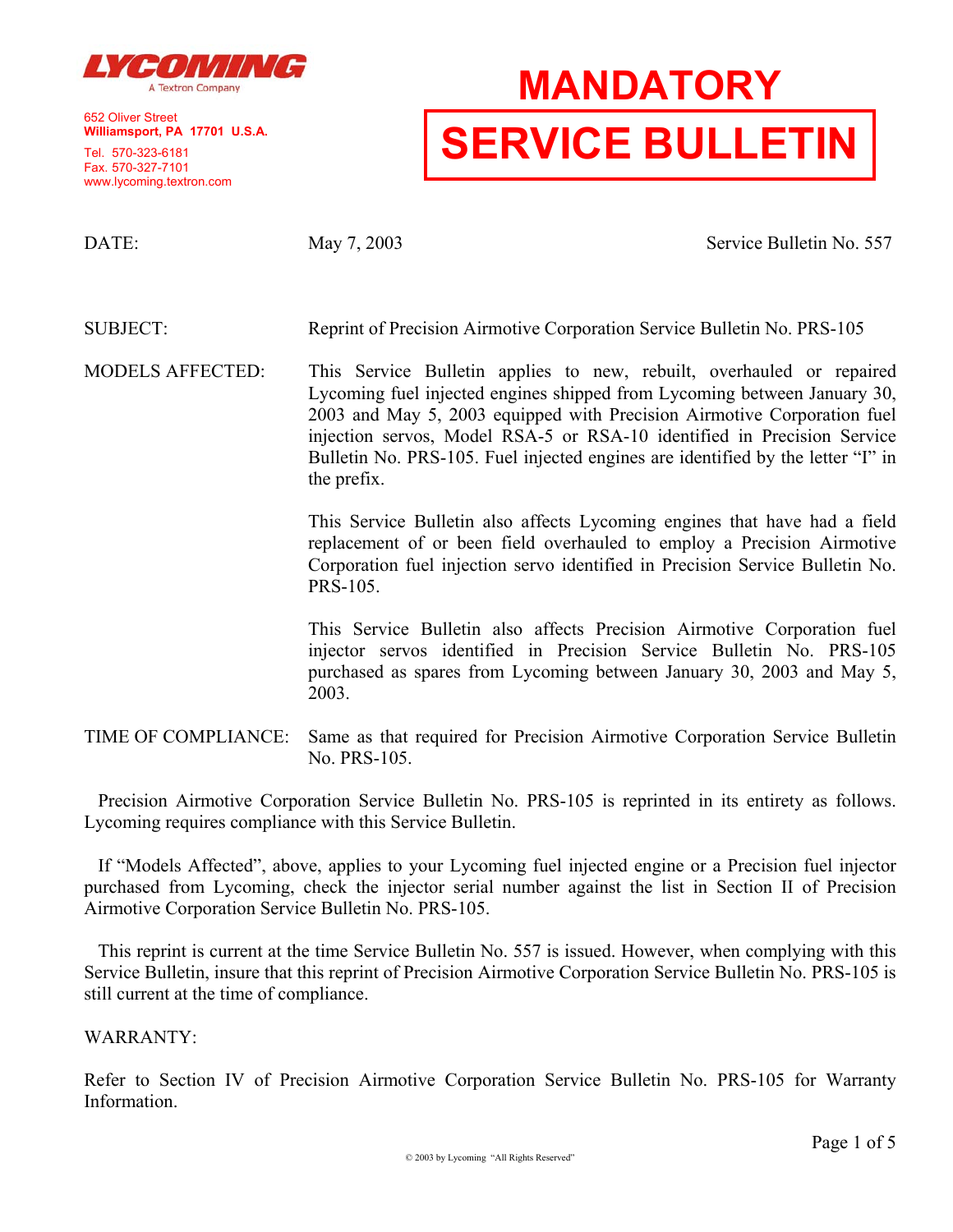

# **Service Bulletin Fuel Systems**

**Bulletin No.: PRS-105**

**Date 5/6/03**

# **SUBJECT: SERVO METERED FUEL PRESSURE PORT LEAKAGE**

### **SECTION I - PLANNING INFORMATION**

#### **A. EFFECTIVITY:**

All RSA-5, and RSA-10 series Fuel Injection Servos manufactured, overhauled, rebuilt, or repaired by Precision Airmotive Corporation (PAC) between January 30, 2003, and April 24, 2003. A serial number listing is included in section II.

#### **B. REASON:**

A number of fuel injection servos have been found to seep fuel from the metered fuel pressure port, due to scoring caused by a damaged test fitting. This bulletin identifies affected servos and provides information for repair.

#### **C. COMPLIANCE:**

Within the next 10 hours of flight, but no later than July 1, 2003.

# **SECTION II - IDENTIFICATION OF AFFECTED SERVOS**

#### **A. SERVOS MANUFACTURED, OVERHAULED, REBUILT, OR REPAIRED BY PRECISION AIRMOTIVE:**

The following serial number listing identifies fuel injection servos which were processed by PAC during the applicable time period, and have not yet been recovered by PAC (as of  $5/5/03$ ). Servos which have been corrected by PAC will be identified with an "M" stamped on the lower right corner of the data tag.

| Part       | Serial    | Part        | Serial    | Part        | Serial    |
|------------|-----------|-------------|-----------|-------------|-----------|
| Number     | Number(s) | Number      | Number(s) | Number      | Number(s) |
| 2524054-11 | 70287001  | 2524054-11  | 31121     | 2524054-11  | 1989442   |
|            | 70287002  | (Continued) | 37957     | (Continued) | 70044909  |
|            | 70287003  |             | 40376     |             | 70098509  |
|            | 70287004  |             | 47291     |             | 70122603  |
|            | 70287005  |             | 47331     |             | 70122705  |
|            | 70287006  |             | 47356     |             | 70132807  |
|            | 70287007  |             | 51273     |             | 70135305  |
|            | 70287008  |             | 54867     |             | 70162808  |
|            | 70287009  |             | 59147     |             | 70190407  |
|            | 70287010  |             | 61491     |             | 87171247  |
|            | 70307501  |             | 71233     |             | 87171248  |
|            | 70307502  |             | 80691     |             | 88012053  |
|            | 70307503  |             | 210063    |             | 6163      |
|            | 70307504  |             | 961610    |             | 33067     |
|            | 70313201  |             | 1768641   |             | 34539     |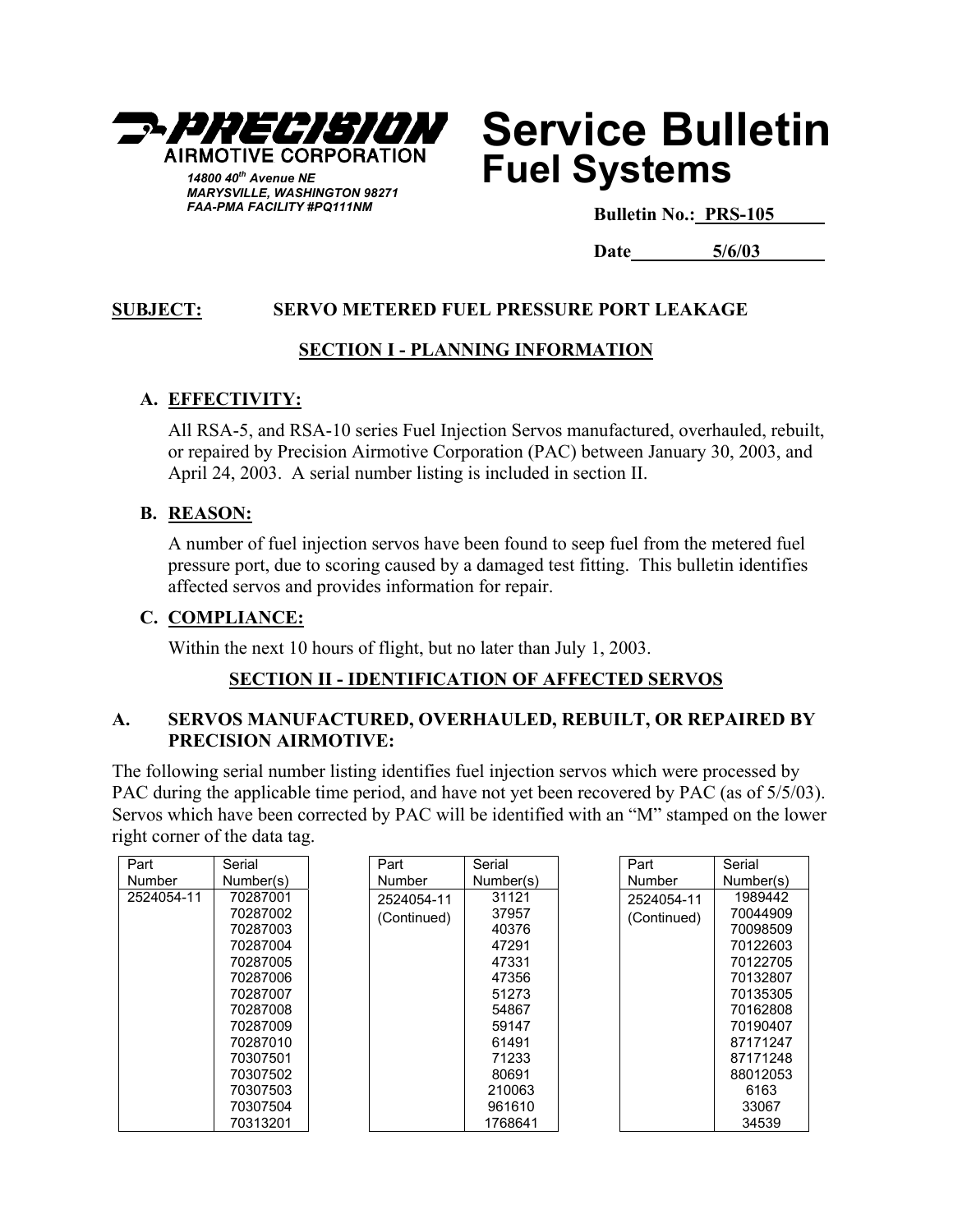| Number<br>Number(s)<br>Number<br>Number(s)<br>Number<br>Number(s)<br>70025103<br>55753<br>31797<br>2524450-9<br>2549038-3<br>2524054-11<br>70177<br>36496<br>70090007<br>(Continued)<br>(Continued)<br>(Continued)<br>1126638<br>39000<br>70111507<br>70002304<br>41530<br>70113810<br>70079204<br>41834<br>70133404<br>44025<br>70136406<br>70102208<br>45371<br>70139406<br>87261334<br>2524147-13<br>53602<br>70148509<br>22138<br>2524163-15<br>61396<br>70149610<br>25099<br>68562<br>70151101<br>26780<br>70193704<br>70151102<br>29848<br>70204504<br>70151110<br>34119<br>70152903<br>70259605R<br>2524500-9<br>37739<br>70152909<br>77635<br>45177<br>70154608<br>70020104<br>49989<br>70166904<br>70096708<br>54239<br>70167003<br>19114<br>2524556-9<br>62444<br>70167004<br>37257<br>33767<br>2524213-11<br>70188406<br>60938<br>70263806<br>2524273-12<br>70188408<br>73501<br>70279901L<br>70286603<br>77566<br>2576524-2<br>70279902R<br>81445<br>70280709<br>2576536-2<br>3510<br>82140<br>70282504<br>18805<br>84542<br>70283405<br>42936<br>137794<br>70286801<br>45499<br>70176008<br>70286802<br>66750<br>70253503<br>70286803<br>68160<br>77583<br>70286804<br>75994<br>61489<br>2524590-8<br>70286805<br>70111203<br>67597<br>70286806<br>70118608<br>87501887<br>70286807<br>85000<br>70028507<br>70286808<br>2524592-8<br>70253502<br>70286809<br>70036003<br>2524649-11<br>23745<br>2524275-16<br>70286810<br>70323501<br>2524752-7<br>73273<br>2524291-11<br>70287501<br>70323502<br>70053303<br>70287502<br>70323503<br>60008<br>70287503<br>70323504<br>63409<br>70287504<br>70323505<br>29808124<br>70287505<br>70323506<br>70267808<br>2524297-10<br>70287506<br>77684<br>2524791-7<br>14889<br>70287507<br>24383<br>70279602<br>2524858-5<br>70287508<br>16874<br>70279603<br>2524307-10<br>70287509<br>70288101<br>29840<br>2524311-10<br>70287510<br>70288102<br>70274304<br>70288201<br>2524318-10<br>70288103<br>70313401<br>70288202<br>70288104<br>70178202<br>70288203<br>70288105<br>70288204<br>673320<br>2524335-10<br>70288205<br>70343301<br>2524422-9<br>70286901<br>2524863-1<br>70288206<br>70343302<br>70286902<br>70288207<br>70343303<br>70351701<br>2524939-2<br>70288208<br>70343304<br>1793413<br>70288209<br>70343305<br>70288210<br>70343306<br>70267504<br>2524979-1<br>70288401<br>70287301<br>2524450-9<br>70287901<br>70288402<br>70287302<br>70288001<br>2549006-1<br>70288403<br>70287303<br>70253605<br>70288404<br>2549038-3<br>70287304<br>70263003<br>70288405<br>70287305<br>70002703<br>70288406<br>70287306<br>70007810<br>70288407 | Part | Serial   | Part | Serial | Part | Serial |
|--------------------------------------------------------------------------------------------------------------------------------------------------------------------------------------------------------------------------------------------------------------------------------------------------------------------------------------------------------------------------------------------------------------------------------------------------------------------------------------------------------------------------------------------------------------------------------------------------------------------------------------------------------------------------------------------------------------------------------------------------------------------------------------------------------------------------------------------------------------------------------------------------------------------------------------------------------------------------------------------------------------------------------------------------------------------------------------------------------------------------------------------------------------------------------------------------------------------------------------------------------------------------------------------------------------------------------------------------------------------------------------------------------------------------------------------------------------------------------------------------------------------------------------------------------------------------------------------------------------------------------------------------------------------------------------------------------------------------------------------------------------------------------------------------------------------------------------------------------------------------------------------------------------------------------------------------------------------------------------------------------------------------------------------------------------------------------------------------------------------------------------------------------------------------------------------------------------------------------------------------------------------------------------------------------------------------------------------------------------------------------------------------------------------------------------------------------------------------------------------------------------------------------------------------------------------------------------------------------|------|----------|------|--------|------|--------|
|                                                                                                                                                                                                                                                                                                                                                                                                                                                                                                                                                                                                                                                                                                                                                                                                                                                                                                                                                                                                                                                                                                                                                                                                                                                                                                                                                                                                                                                                                                                                                                                                                                                                                                                                                                                                                                                                                                                                                                                                                                                                                                                                                                                                                                                                                                                                                                                                                                                                                                                                                                                                        |      |          |      |        |      |        |
|                                                                                                                                                                                                                                                                                                                                                                                                                                                                                                                                                                                                                                                                                                                                                                                                                                                                                                                                                                                                                                                                                                                                                                                                                                                                                                                                                                                                                                                                                                                                                                                                                                                                                                                                                                                                                                                                                                                                                                                                                                                                                                                                                                                                                                                                                                                                                                                                                                                                                                                                                                                                        |      |          |      |        |      |        |
|                                                                                                                                                                                                                                                                                                                                                                                                                                                                                                                                                                                                                                                                                                                                                                                                                                                                                                                                                                                                                                                                                                                                                                                                                                                                                                                                                                                                                                                                                                                                                                                                                                                                                                                                                                                                                                                                                                                                                                                                                                                                                                                                                                                                                                                                                                                                                                                                                                                                                                                                                                                                        |      |          |      |        |      |        |
|                                                                                                                                                                                                                                                                                                                                                                                                                                                                                                                                                                                                                                                                                                                                                                                                                                                                                                                                                                                                                                                                                                                                                                                                                                                                                                                                                                                                                                                                                                                                                                                                                                                                                                                                                                                                                                                                                                                                                                                                                                                                                                                                                                                                                                                                                                                                                                                                                                                                                                                                                                                                        |      |          |      |        |      |        |
|                                                                                                                                                                                                                                                                                                                                                                                                                                                                                                                                                                                                                                                                                                                                                                                                                                                                                                                                                                                                                                                                                                                                                                                                                                                                                                                                                                                                                                                                                                                                                                                                                                                                                                                                                                                                                                                                                                                                                                                                                                                                                                                                                                                                                                                                                                                                                                                                                                                                                                                                                                                                        |      |          |      |        |      |        |
|                                                                                                                                                                                                                                                                                                                                                                                                                                                                                                                                                                                                                                                                                                                                                                                                                                                                                                                                                                                                                                                                                                                                                                                                                                                                                                                                                                                                                                                                                                                                                                                                                                                                                                                                                                                                                                                                                                                                                                                                                                                                                                                                                                                                                                                                                                                                                                                                                                                                                                                                                                                                        |      |          |      |        |      |        |
|                                                                                                                                                                                                                                                                                                                                                                                                                                                                                                                                                                                                                                                                                                                                                                                                                                                                                                                                                                                                                                                                                                                                                                                                                                                                                                                                                                                                                                                                                                                                                                                                                                                                                                                                                                                                                                                                                                                                                                                                                                                                                                                                                                                                                                                                                                                                                                                                                                                                                                                                                                                                        |      |          |      |        |      |        |
|                                                                                                                                                                                                                                                                                                                                                                                                                                                                                                                                                                                                                                                                                                                                                                                                                                                                                                                                                                                                                                                                                                                                                                                                                                                                                                                                                                                                                                                                                                                                                                                                                                                                                                                                                                                                                                                                                                                                                                                                                                                                                                                                                                                                                                                                                                                                                                                                                                                                                                                                                                                                        |      |          |      |        |      |        |
|                                                                                                                                                                                                                                                                                                                                                                                                                                                                                                                                                                                                                                                                                                                                                                                                                                                                                                                                                                                                                                                                                                                                                                                                                                                                                                                                                                                                                                                                                                                                                                                                                                                                                                                                                                                                                                                                                                                                                                                                                                                                                                                                                                                                                                                                                                                                                                                                                                                                                                                                                                                                        |      |          |      |        |      |        |
|                                                                                                                                                                                                                                                                                                                                                                                                                                                                                                                                                                                                                                                                                                                                                                                                                                                                                                                                                                                                                                                                                                                                                                                                                                                                                                                                                                                                                                                                                                                                                                                                                                                                                                                                                                                                                                                                                                                                                                                                                                                                                                                                                                                                                                                                                                                                                                                                                                                                                                                                                                                                        |      |          |      |        |      |        |
|                                                                                                                                                                                                                                                                                                                                                                                                                                                                                                                                                                                                                                                                                                                                                                                                                                                                                                                                                                                                                                                                                                                                                                                                                                                                                                                                                                                                                                                                                                                                                                                                                                                                                                                                                                                                                                                                                                                                                                                                                                                                                                                                                                                                                                                                                                                                                                                                                                                                                                                                                                                                        |      |          |      |        |      |        |
|                                                                                                                                                                                                                                                                                                                                                                                                                                                                                                                                                                                                                                                                                                                                                                                                                                                                                                                                                                                                                                                                                                                                                                                                                                                                                                                                                                                                                                                                                                                                                                                                                                                                                                                                                                                                                                                                                                                                                                                                                                                                                                                                                                                                                                                                                                                                                                                                                                                                                                                                                                                                        |      |          |      |        |      |        |
|                                                                                                                                                                                                                                                                                                                                                                                                                                                                                                                                                                                                                                                                                                                                                                                                                                                                                                                                                                                                                                                                                                                                                                                                                                                                                                                                                                                                                                                                                                                                                                                                                                                                                                                                                                                                                                                                                                                                                                                                                                                                                                                                                                                                                                                                                                                                                                                                                                                                                                                                                                                                        |      |          |      |        |      |        |
|                                                                                                                                                                                                                                                                                                                                                                                                                                                                                                                                                                                                                                                                                                                                                                                                                                                                                                                                                                                                                                                                                                                                                                                                                                                                                                                                                                                                                                                                                                                                                                                                                                                                                                                                                                                                                                                                                                                                                                                                                                                                                                                                                                                                                                                                                                                                                                                                                                                                                                                                                                                                        |      |          |      |        |      |        |
|                                                                                                                                                                                                                                                                                                                                                                                                                                                                                                                                                                                                                                                                                                                                                                                                                                                                                                                                                                                                                                                                                                                                                                                                                                                                                                                                                                                                                                                                                                                                                                                                                                                                                                                                                                                                                                                                                                                                                                                                                                                                                                                                                                                                                                                                                                                                                                                                                                                                                                                                                                                                        |      |          |      |        |      |        |
|                                                                                                                                                                                                                                                                                                                                                                                                                                                                                                                                                                                                                                                                                                                                                                                                                                                                                                                                                                                                                                                                                                                                                                                                                                                                                                                                                                                                                                                                                                                                                                                                                                                                                                                                                                                                                                                                                                                                                                                                                                                                                                                                                                                                                                                                                                                                                                                                                                                                                                                                                                                                        |      |          |      |        |      |        |
|                                                                                                                                                                                                                                                                                                                                                                                                                                                                                                                                                                                                                                                                                                                                                                                                                                                                                                                                                                                                                                                                                                                                                                                                                                                                                                                                                                                                                                                                                                                                                                                                                                                                                                                                                                                                                                                                                                                                                                                                                                                                                                                                                                                                                                                                                                                                                                                                                                                                                                                                                                                                        |      |          |      |        |      |        |
|                                                                                                                                                                                                                                                                                                                                                                                                                                                                                                                                                                                                                                                                                                                                                                                                                                                                                                                                                                                                                                                                                                                                                                                                                                                                                                                                                                                                                                                                                                                                                                                                                                                                                                                                                                                                                                                                                                                                                                                                                                                                                                                                                                                                                                                                                                                                                                                                                                                                                                                                                                                                        |      |          |      |        |      |        |
|                                                                                                                                                                                                                                                                                                                                                                                                                                                                                                                                                                                                                                                                                                                                                                                                                                                                                                                                                                                                                                                                                                                                                                                                                                                                                                                                                                                                                                                                                                                                                                                                                                                                                                                                                                                                                                                                                                                                                                                                                                                                                                                                                                                                                                                                                                                                                                                                                                                                                                                                                                                                        |      |          |      |        |      |        |
|                                                                                                                                                                                                                                                                                                                                                                                                                                                                                                                                                                                                                                                                                                                                                                                                                                                                                                                                                                                                                                                                                                                                                                                                                                                                                                                                                                                                                                                                                                                                                                                                                                                                                                                                                                                                                                                                                                                                                                                                                                                                                                                                                                                                                                                                                                                                                                                                                                                                                                                                                                                                        |      |          |      |        |      |        |
|                                                                                                                                                                                                                                                                                                                                                                                                                                                                                                                                                                                                                                                                                                                                                                                                                                                                                                                                                                                                                                                                                                                                                                                                                                                                                                                                                                                                                                                                                                                                                                                                                                                                                                                                                                                                                                                                                                                                                                                                                                                                                                                                                                                                                                                                                                                                                                                                                                                                                                                                                                                                        |      |          |      |        |      |        |
|                                                                                                                                                                                                                                                                                                                                                                                                                                                                                                                                                                                                                                                                                                                                                                                                                                                                                                                                                                                                                                                                                                                                                                                                                                                                                                                                                                                                                                                                                                                                                                                                                                                                                                                                                                                                                                                                                                                                                                                                                                                                                                                                                                                                                                                                                                                                                                                                                                                                                                                                                                                                        |      |          |      |        |      |        |
|                                                                                                                                                                                                                                                                                                                                                                                                                                                                                                                                                                                                                                                                                                                                                                                                                                                                                                                                                                                                                                                                                                                                                                                                                                                                                                                                                                                                                                                                                                                                                                                                                                                                                                                                                                                                                                                                                                                                                                                                                                                                                                                                                                                                                                                                                                                                                                                                                                                                                                                                                                                                        |      |          |      |        |      |        |
|                                                                                                                                                                                                                                                                                                                                                                                                                                                                                                                                                                                                                                                                                                                                                                                                                                                                                                                                                                                                                                                                                                                                                                                                                                                                                                                                                                                                                                                                                                                                                                                                                                                                                                                                                                                                                                                                                                                                                                                                                                                                                                                                                                                                                                                                                                                                                                                                                                                                                                                                                                                                        |      |          |      |        |      |        |
|                                                                                                                                                                                                                                                                                                                                                                                                                                                                                                                                                                                                                                                                                                                                                                                                                                                                                                                                                                                                                                                                                                                                                                                                                                                                                                                                                                                                                                                                                                                                                                                                                                                                                                                                                                                                                                                                                                                                                                                                                                                                                                                                                                                                                                                                                                                                                                                                                                                                                                                                                                                                        |      |          |      |        |      |        |
|                                                                                                                                                                                                                                                                                                                                                                                                                                                                                                                                                                                                                                                                                                                                                                                                                                                                                                                                                                                                                                                                                                                                                                                                                                                                                                                                                                                                                                                                                                                                                                                                                                                                                                                                                                                                                                                                                                                                                                                                                                                                                                                                                                                                                                                                                                                                                                                                                                                                                                                                                                                                        |      |          |      |        |      |        |
|                                                                                                                                                                                                                                                                                                                                                                                                                                                                                                                                                                                                                                                                                                                                                                                                                                                                                                                                                                                                                                                                                                                                                                                                                                                                                                                                                                                                                                                                                                                                                                                                                                                                                                                                                                                                                                                                                                                                                                                                                                                                                                                                                                                                                                                                                                                                                                                                                                                                                                                                                                                                        |      |          |      |        |      |        |
|                                                                                                                                                                                                                                                                                                                                                                                                                                                                                                                                                                                                                                                                                                                                                                                                                                                                                                                                                                                                                                                                                                                                                                                                                                                                                                                                                                                                                                                                                                                                                                                                                                                                                                                                                                                                                                                                                                                                                                                                                                                                                                                                                                                                                                                                                                                                                                                                                                                                                                                                                                                                        |      |          |      |        |      |        |
|                                                                                                                                                                                                                                                                                                                                                                                                                                                                                                                                                                                                                                                                                                                                                                                                                                                                                                                                                                                                                                                                                                                                                                                                                                                                                                                                                                                                                                                                                                                                                                                                                                                                                                                                                                                                                                                                                                                                                                                                                                                                                                                                                                                                                                                                                                                                                                                                                                                                                                                                                                                                        |      |          |      |        |      |        |
|                                                                                                                                                                                                                                                                                                                                                                                                                                                                                                                                                                                                                                                                                                                                                                                                                                                                                                                                                                                                                                                                                                                                                                                                                                                                                                                                                                                                                                                                                                                                                                                                                                                                                                                                                                                                                                                                                                                                                                                                                                                                                                                                                                                                                                                                                                                                                                                                                                                                                                                                                                                                        |      |          |      |        |      |        |
|                                                                                                                                                                                                                                                                                                                                                                                                                                                                                                                                                                                                                                                                                                                                                                                                                                                                                                                                                                                                                                                                                                                                                                                                                                                                                                                                                                                                                                                                                                                                                                                                                                                                                                                                                                                                                                                                                                                                                                                                                                                                                                                                                                                                                                                                                                                                                                                                                                                                                                                                                                                                        |      |          |      |        |      |        |
|                                                                                                                                                                                                                                                                                                                                                                                                                                                                                                                                                                                                                                                                                                                                                                                                                                                                                                                                                                                                                                                                                                                                                                                                                                                                                                                                                                                                                                                                                                                                                                                                                                                                                                                                                                                                                                                                                                                                                                                                                                                                                                                                                                                                                                                                                                                                                                                                                                                                                                                                                                                                        |      |          |      |        |      |        |
|                                                                                                                                                                                                                                                                                                                                                                                                                                                                                                                                                                                                                                                                                                                                                                                                                                                                                                                                                                                                                                                                                                                                                                                                                                                                                                                                                                                                                                                                                                                                                                                                                                                                                                                                                                                                                                                                                                                                                                                                                                                                                                                                                                                                                                                                                                                                                                                                                                                                                                                                                                                                        |      |          |      |        |      |        |
|                                                                                                                                                                                                                                                                                                                                                                                                                                                                                                                                                                                                                                                                                                                                                                                                                                                                                                                                                                                                                                                                                                                                                                                                                                                                                                                                                                                                                                                                                                                                                                                                                                                                                                                                                                                                                                                                                                                                                                                                                                                                                                                                                                                                                                                                                                                                                                                                                                                                                                                                                                                                        |      |          |      |        |      |        |
|                                                                                                                                                                                                                                                                                                                                                                                                                                                                                                                                                                                                                                                                                                                                                                                                                                                                                                                                                                                                                                                                                                                                                                                                                                                                                                                                                                                                                                                                                                                                                                                                                                                                                                                                                                                                                                                                                                                                                                                                                                                                                                                                                                                                                                                                                                                                                                                                                                                                                                                                                                                                        |      |          |      |        |      |        |
|                                                                                                                                                                                                                                                                                                                                                                                                                                                                                                                                                                                                                                                                                                                                                                                                                                                                                                                                                                                                                                                                                                                                                                                                                                                                                                                                                                                                                                                                                                                                                                                                                                                                                                                                                                                                                                                                                                                                                                                                                                                                                                                                                                                                                                                                                                                                                                                                                                                                                                                                                                                                        |      |          |      |        |      |        |
|                                                                                                                                                                                                                                                                                                                                                                                                                                                                                                                                                                                                                                                                                                                                                                                                                                                                                                                                                                                                                                                                                                                                                                                                                                                                                                                                                                                                                                                                                                                                                                                                                                                                                                                                                                                                                                                                                                                                                                                                                                                                                                                                                                                                                                                                                                                                                                                                                                                                                                                                                                                                        |      |          |      |        |      |        |
|                                                                                                                                                                                                                                                                                                                                                                                                                                                                                                                                                                                                                                                                                                                                                                                                                                                                                                                                                                                                                                                                                                                                                                                                                                                                                                                                                                                                                                                                                                                                                                                                                                                                                                                                                                                                                                                                                                                                                                                                                                                                                                                                                                                                                                                                                                                                                                                                                                                                                                                                                                                                        |      |          |      |        |      |        |
|                                                                                                                                                                                                                                                                                                                                                                                                                                                                                                                                                                                                                                                                                                                                                                                                                                                                                                                                                                                                                                                                                                                                                                                                                                                                                                                                                                                                                                                                                                                                                                                                                                                                                                                                                                                                                                                                                                                                                                                                                                                                                                                                                                                                                                                                                                                                                                                                                                                                                                                                                                                                        |      |          |      |        |      |        |
|                                                                                                                                                                                                                                                                                                                                                                                                                                                                                                                                                                                                                                                                                                                                                                                                                                                                                                                                                                                                                                                                                                                                                                                                                                                                                                                                                                                                                                                                                                                                                                                                                                                                                                                                                                                                                                                                                                                                                                                                                                                                                                                                                                                                                                                                                                                                                                                                                                                                                                                                                                                                        |      |          |      |        |      |        |
|                                                                                                                                                                                                                                                                                                                                                                                                                                                                                                                                                                                                                                                                                                                                                                                                                                                                                                                                                                                                                                                                                                                                                                                                                                                                                                                                                                                                                                                                                                                                                                                                                                                                                                                                                                                                                                                                                                                                                                                                                                                                                                                                                                                                                                                                                                                                                                                                                                                                                                                                                                                                        |      |          |      |        |      |        |
|                                                                                                                                                                                                                                                                                                                                                                                                                                                                                                                                                                                                                                                                                                                                                                                                                                                                                                                                                                                                                                                                                                                                                                                                                                                                                                                                                                                                                                                                                                                                                                                                                                                                                                                                                                                                                                                                                                                                                                                                                                                                                                                                                                                                                                                                                                                                                                                                                                                                                                                                                                                                        |      |          |      |        |      |        |
|                                                                                                                                                                                                                                                                                                                                                                                                                                                                                                                                                                                                                                                                                                                                                                                                                                                                                                                                                                                                                                                                                                                                                                                                                                                                                                                                                                                                                                                                                                                                                                                                                                                                                                                                                                                                                                                                                                                                                                                                                                                                                                                                                                                                                                                                                                                                                                                                                                                                                                                                                                                                        |      |          |      |        |      |        |
|                                                                                                                                                                                                                                                                                                                                                                                                                                                                                                                                                                                                                                                                                                                                                                                                                                                                                                                                                                                                                                                                                                                                                                                                                                                                                                                                                                                                                                                                                                                                                                                                                                                                                                                                                                                                                                                                                                                                                                                                                                                                                                                                                                                                                                                                                                                                                                                                                                                                                                                                                                                                        |      |          |      |        |      |        |
|                                                                                                                                                                                                                                                                                                                                                                                                                                                                                                                                                                                                                                                                                                                                                                                                                                                                                                                                                                                                                                                                                                                                                                                                                                                                                                                                                                                                                                                                                                                                                                                                                                                                                                                                                                                                                                                                                                                                                                                                                                                                                                                                                                                                                                                                                                                                                                                                                                                                                                                                                                                                        |      |          |      |        |      |        |
|                                                                                                                                                                                                                                                                                                                                                                                                                                                                                                                                                                                                                                                                                                                                                                                                                                                                                                                                                                                                                                                                                                                                                                                                                                                                                                                                                                                                                                                                                                                                                                                                                                                                                                                                                                                                                                                                                                                                                                                                                                                                                                                                                                                                                                                                                                                                                                                                                                                                                                                                                                                                        |      |          |      |        |      |        |
|                                                                                                                                                                                                                                                                                                                                                                                                                                                                                                                                                                                                                                                                                                                                                                                                                                                                                                                                                                                                                                                                                                                                                                                                                                                                                                                                                                                                                                                                                                                                                                                                                                                                                                                                                                                                                                                                                                                                                                                                                                                                                                                                                                                                                                                                                                                                                                                                                                                                                                                                                                                                        |      |          |      |        |      |        |
|                                                                                                                                                                                                                                                                                                                                                                                                                                                                                                                                                                                                                                                                                                                                                                                                                                                                                                                                                                                                                                                                                                                                                                                                                                                                                                                                                                                                                                                                                                                                                                                                                                                                                                                                                                                                                                                                                                                                                                                                                                                                                                                                                                                                                                                                                                                                                                                                                                                                                                                                                                                                        |      |          |      |        |      |        |
|                                                                                                                                                                                                                                                                                                                                                                                                                                                                                                                                                                                                                                                                                                                                                                                                                                                                                                                                                                                                                                                                                                                                                                                                                                                                                                                                                                                                                                                                                                                                                                                                                                                                                                                                                                                                                                                                                                                                                                                                                                                                                                                                                                                                                                                                                                                                                                                                                                                                                                                                                                                                        |      |          |      |        |      |        |
|                                                                                                                                                                                                                                                                                                                                                                                                                                                                                                                                                                                                                                                                                                                                                                                                                                                                                                                                                                                                                                                                                                                                                                                                                                                                                                                                                                                                                                                                                                                                                                                                                                                                                                                                                                                                                                                                                                                                                                                                                                                                                                                                                                                                                                                                                                                                                                                                                                                                                                                                                                                                        |      |          |      |        |      |        |
|                                                                                                                                                                                                                                                                                                                                                                                                                                                                                                                                                                                                                                                                                                                                                                                                                                                                                                                                                                                                                                                                                                                                                                                                                                                                                                                                                                                                                                                                                                                                                                                                                                                                                                                                                                                                                                                                                                                                                                                                                                                                                                                                                                                                                                                                                                                                                                                                                                                                                                                                                                                                        |      |          |      |        |      |        |
|                                                                                                                                                                                                                                                                                                                                                                                                                                                                                                                                                                                                                                                                                                                                                                                                                                                                                                                                                                                                                                                                                                                                                                                                                                                                                                                                                                                                                                                                                                                                                                                                                                                                                                                                                                                                                                                                                                                                                                                                                                                                                                                                                                                                                                                                                                                                                                                                                                                                                                                                                                                                        |      |          |      |        |      |        |
|                                                                                                                                                                                                                                                                                                                                                                                                                                                                                                                                                                                                                                                                                                                                                                                                                                                                                                                                                                                                                                                                                                                                                                                                                                                                                                                                                                                                                                                                                                                                                                                                                                                                                                                                                                                                                                                                                                                                                                                                                                                                                                                                                                                                                                                                                                                                                                                                                                                                                                                                                                                                        |      |          |      |        |      |        |
|                                                                                                                                                                                                                                                                                                                                                                                                                                                                                                                                                                                                                                                                                                                                                                                                                                                                                                                                                                                                                                                                                                                                                                                                                                                                                                                                                                                                                                                                                                                                                                                                                                                                                                                                                                                                                                                                                                                                                                                                                                                                                                                                                                                                                                                                                                                                                                                                                                                                                                                                                                                                        |      |          |      |        |      |        |
|                                                                                                                                                                                                                                                                                                                                                                                                                                                                                                                                                                                                                                                                                                                                                                                                                                                                                                                                                                                                                                                                                                                                                                                                                                                                                                                                                                                                                                                                                                                                                                                                                                                                                                                                                                                                                                                                                                                                                                                                                                                                                                                                                                                                                                                                                                                                                                                                                                                                                                                                                                                                        |      |          |      |        |      |        |
|                                                                                                                                                                                                                                                                                                                                                                                                                                                                                                                                                                                                                                                                                                                                                                                                                                                                                                                                                                                                                                                                                                                                                                                                                                                                                                                                                                                                                                                                                                                                                                                                                                                                                                                                                                                                                                                                                                                                                                                                                                                                                                                                                                                                                                                                                                                                                                                                                                                                                                                                                                                                        |      |          |      |        |      |        |
|                                                                                                                                                                                                                                                                                                                                                                                                                                                                                                                                                                                                                                                                                                                                                                                                                                                                                                                                                                                                                                                                                                                                                                                                                                                                                                                                                                                                                                                                                                                                                                                                                                                                                                                                                                                                                                                                                                                                                                                                                                                                                                                                                                                                                                                                                                                                                                                                                                                                                                                                                                                                        |      |          |      |        |      |        |
|                                                                                                                                                                                                                                                                                                                                                                                                                                                                                                                                                                                                                                                                                                                                                                                                                                                                                                                                                                                                                                                                                                                                                                                                                                                                                                                                                                                                                                                                                                                                                                                                                                                                                                                                                                                                                                                                                                                                                                                                                                                                                                                                                                                                                                                                                                                                                                                                                                                                                                                                                                                                        |      |          |      |        |      |        |
|                                                                                                                                                                                                                                                                                                                                                                                                                                                                                                                                                                                                                                                                                                                                                                                                                                                                                                                                                                                                                                                                                                                                                                                                                                                                                                                                                                                                                                                                                                                                                                                                                                                                                                                                                                                                                                                                                                                                                                                                                                                                                                                                                                                                                                                                                                                                                                                                                                                                                                                                                                                                        |      |          |      |        |      |        |
|                                                                                                                                                                                                                                                                                                                                                                                                                                                                                                                                                                                                                                                                                                                                                                                                                                                                                                                                                                                                                                                                                                                                                                                                                                                                                                                                                                                                                                                                                                                                                                                                                                                                                                                                                                                                                                                                                                                                                                                                                                                                                                                                                                                                                                                                                                                                                                                                                                                                                                                                                                                                        |      |          |      |        |      |        |
|                                                                                                                                                                                                                                                                                                                                                                                                                                                                                                                                                                                                                                                                                                                                                                                                                                                                                                                                                                                                                                                                                                                                                                                                                                                                                                                                                                                                                                                                                                                                                                                                                                                                                                                                                                                                                                                                                                                                                                                                                                                                                                                                                                                                                                                                                                                                                                                                                                                                                                                                                                                                        |      | 70287307 |      |        |      |        |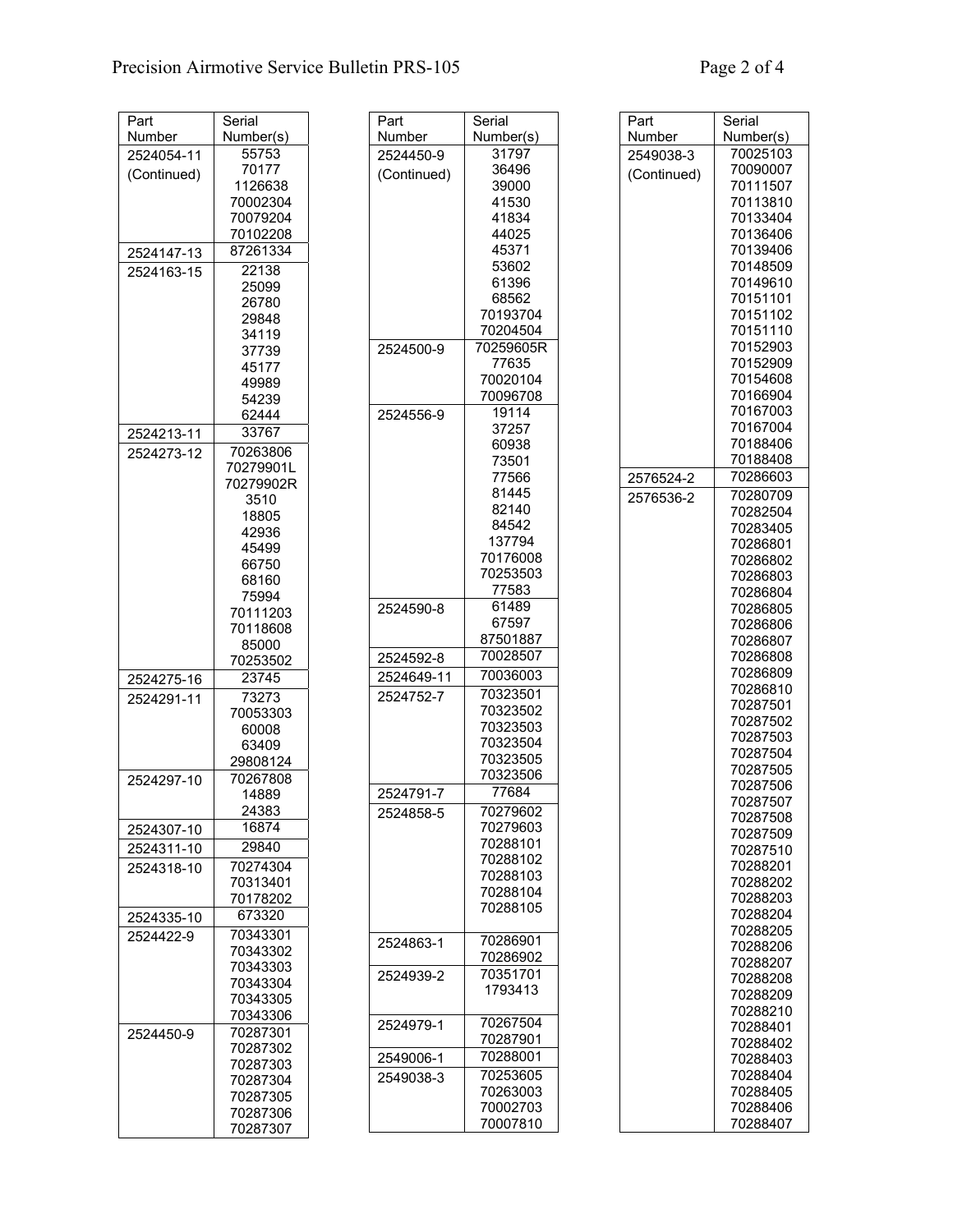| Part        | Serial    | Part        | Serial    | Part        | Serial               |
|-------------|-----------|-------------|-----------|-------------|----------------------|
| Number      | Number(s) | Number      | Number(s) | Number      | Number(s)            |
| 2576536-2   | 70288408  | 2576536-2   | 70325505  | 2576544-2   | 70320003             |
|             | 70288409  |             | 70325506  |             | 70320004             |
| (Continued) | 70288410  | (Continued) | 70325507  | (Continued) | 70320005             |
|             | 70288701  |             | 70325508  |             | 70320007             |
|             | 70288702  |             | 70325509  |             | 70320008             |
|             | 70288703  |             | 70325510  | 2576554-2   | 70185905             |
|             | 70288704  |             | 70345501  |             | 70269605             |
|             | 70306901  |             | 70345502  |             | 70273706             |
|             | 70306902  |             | 70345503  |             | 70273709             |
|             | 70306903  |             | 70345504  |             | 70273710             |
|             | 70306904  |             | 70345505  |             | 70282402             |
|             | 70306905  |             | 70345506  |             | 70288301             |
|             | 70306906  |             | 70345507  |             | 70288302             |
|             | 70306907  |             | 70345508  |             | 70288303             |
|             | 70306908  |             | 70345509  |             | 70288304             |
|             | 70306909  |             | 70244804  |             | 70288305             |
|             | 70306910  |             | 70283304  |             | 70288307             |
|             | 70307201  |             | 70132609  |             | 70259705             |
|             | 70307202  |             | 70132610  |             | 70139409             |
|             | 70307203  |             | 70135606  |             |                      |
|             | 70307204  |             | 70145210  | 2576562-2   | 70210410             |
|             | 70307205  |             | 70145401  |             | 70262804<br>70264603 |
|             | 70307206  |             | 70146406  |             |                      |
|             | 70307207  |             | 70149001  |             | 70268106             |
|             | 70307208  |             | 70194702  |             | 70276407             |
|             | 70307209  |             | 70200704  | 2576568-1   | 70271007             |
|             | 70307210  |             | 70137904  |             | 70288501             |
|             | 70307301  |             | 70131607  |             | 70288502             |
|             | 70307302  |             | 70131807  |             | 70288503             |
|             | 70307303  |             | 70149007  |             | 70288504             |
|             | 70307304  |             |           |             | 70288505             |
|             |           |             | 70177908  |             | 70288506             |
|             | 70307305  | 2576540-7   | 70280503  |             | 70288507             |
|             | 70307306  |             | 70283601  |             | 70305203             |
|             | 70307307  |             | 70283602  |             | 70305205             |
|             | 70307308  |             | 70283603  |             | 70305206             |
|             | 70307309  |             | 70283604  |             | 70305207             |
|             | 70307310  |             | 70283605  |             | 70305208             |
|             | 70315701  |             | 70283606  |             | 70305209             |
|             | 70315702  |             | 70283607  |             | 70305210             |
|             | 70315703  |             | 70283608  |             | 70332601             |
|             | 70315704  |             | 70283609  |             | 70332602             |
|             | 70315705  |             | 70283610  |             | 70332603             |
|             | 70315706  | 2576542-1   | 70326101  |             | 70332604             |
|             | 70315707  |             | 70326102  |             | 70332607             |
|             | 70315708  |             | 70328201  |             | 70332608             |
|             | 70315709  |             | 70328202  | 2576586-1   | 70287801             |
|             | 70315710  |             | 70328203  |             | 70287802             |
|             | 70325401  |             | 70328204  |             | 70287803             |
|             | 70325402  | 2576544-2   | 70277606  |             | 70287804             |
|             | 70325403  |             | 70287201  |             | 70287805             |
|             | 70325404  |             | 70287202  |             | 70332701             |
|             | 70325405  |             | 70287203  |             | 70332702             |
|             | 70325406  |             | 70287204  | 2576590-1   | 70283101             |
|             | 70325407  |             | 70287205  |             | 70283104             |
|             | 70325408  |             | 70287206  | 2576592-1   | 70306801             |
|             | 70325409  |             | 70287207  |             | 70306802             |
|             | 70325410  |             | 70287208  |             | 70306803             |
|             | 70325501  |             | 70287209  |             | 70306804             |
|             | 70325502  |             | 70287210  |             | 70306805             |
|             | 70325503  |             | 70320001  |             |                      |
|             | 70325504  |             | 70320002  |             |                      |